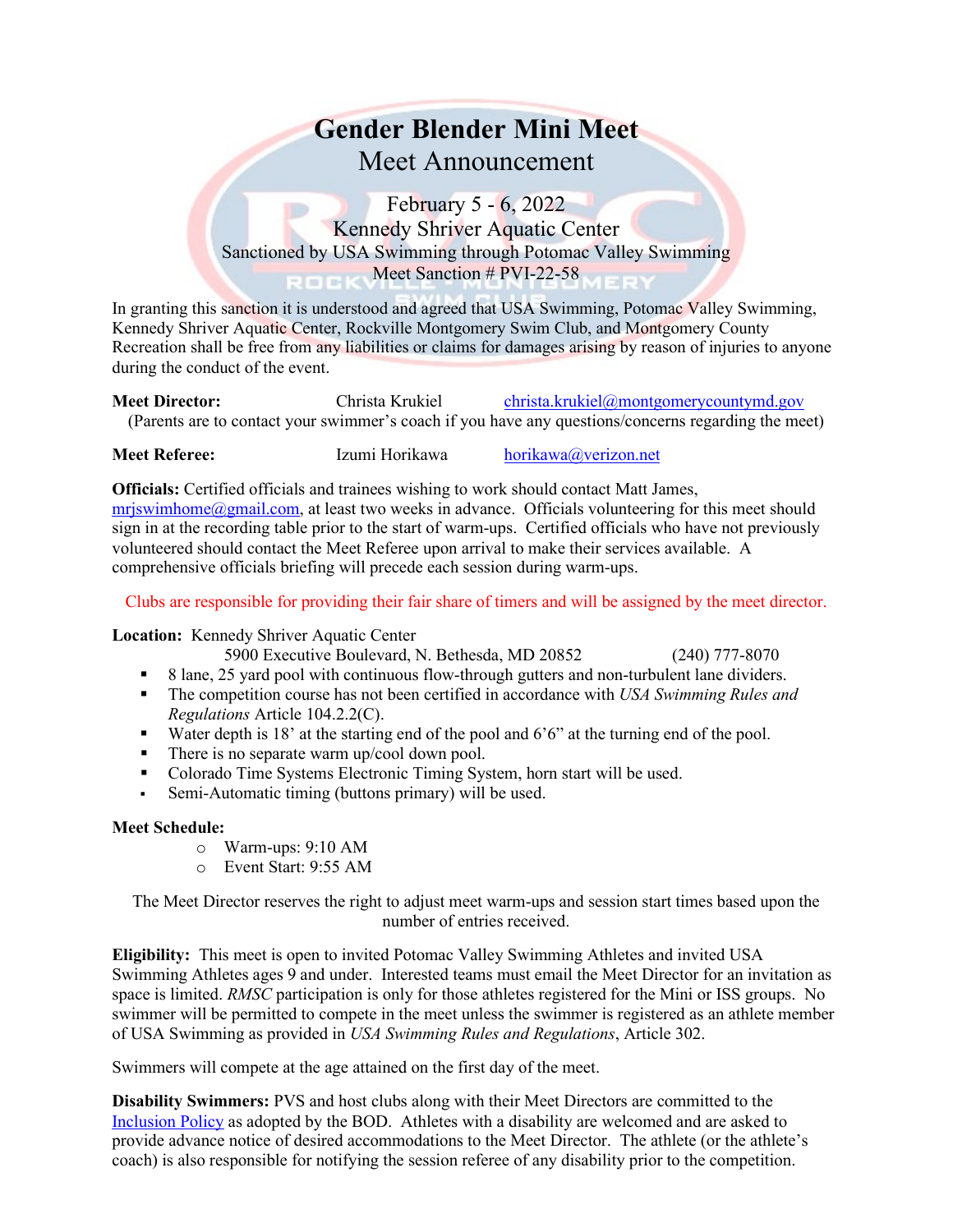### **COVID-19 Considerations:**

- An inherent risk of exposure to COVID-19 exists in any public place where people are present. COVID-19 is a contagious disease that can lead to severe illness and death. According to the Centers for Disease Control and Prevention, senior citizens and individuals with underlying medical conditions are especially vulnerable.
- USA Swimming, Inc., cannot prevent you (or your child(ren)) from becoming exposed to, contracting, or spreading COVID-19 while participating in USA Swimming sanctioned events. It is not possible to prevent against the presence of the disease. Therefore, if you choose to participate in a USA Swimming sanctioned event, you may be exposing yourself to and/or increasing your risk of contracting or spreading COVID-19.
- BY ATTENDING OR PARTICIPATING IN THIS COMPETITION, YOU VOLUNTARILY ASSUME ALL RISKS ASSOCIATED WITH EXPOSURE TO COVID-19 AND FOREVER RELEASE AND HOLD HARMLESS USA SWIMMING, POTOMAC VALLEY SWIMMING, ROCKVILLE MONTGOMERY SWIM CLUB, AND THE KENNEDY SHRIVER AQUATIC CENTER AND EACH OF THEIR OFFICERS, DIRECTORS, AGENTS, EMPLOYEES OR OTHER REPRESENTATIVES FROM ANY LIABILITY OR CLAIMS INCLUDING FOR PERSONAL INJURIES, DEATH, DISEASE OR PROPERTY LOSSES, OR ANY OTHER LOSS, INCLUDING BUT NOT LIMITED TO CLAIMS OF NEGLIGENCE AND GIVE UP ANY CLAIMS YOU MAY HAVE TO SEEK DAMAGES, WHETHER KNOWN OR UNKNOWN, FORESEEN OR UNFORESEEN, IN CONNECTION WITH EXPOSURE, INFECTION, AND/OR SPREAD OF COVID-19 RELATED TO PARTICIPATION IN THIS COMPETITION.
- We have taken enhanced health and safety measures for all attending this meet, however we cannot guarantee that you will not become infected with COVID-19. All attending this meet must follow all posted instructions while in attendance. An inherent risk of exposure to COVID-19 exists in any public place where people are present. By attending this meet, you acknowledge the contagious nature of COVID-19 and voluntarily assume all risks related to exposure to COVID-19.
- By choosing to attend this meet you agree to comply with all health and safety mandates and guidelines of USA Swimming, Potomac Valley Swimming, the State of Maryland, and Montgomery County.

### **COVID-19 Protocols:**

- Before entering the facility, all attendees (athletes, coaches, officials, and volunteers) are required to assess their own health for symptoms and exposure to COVID-19. Attendees will only be permitted entrance if answering "no" to the following questions:
	- o Do you feel any of the symptoms that fall under the symptoms of COVID-19 (fever over 100.4, cough, shortness of breath, etc.)?
	- o Has anyone in your family been sick or diagnosed with COVID-19 in the past 14 days?
	- o Has someone you've been in contact with been diagnosed with COVID-19 or been in contact with someone who has in the past 14 days?
- All attendees (athletes, coaches, officials, and volunteers) MUST wear a mask to enter the facility and throughout the facility, with the exception of athletes when competing or warming up/cooling down.
- There will be no spectators. The meet will be live streamed on the RMSC YouTube channel.
- Before signing up your young swimmer, please consider that they can manage themselves for the duration of the meet with just their swim coach overseeing them, including being able to visit the bathroom independently.
- **Locker room use should be minimized.**
- Athletes should arrive and depart in their suits if possible.
- Mask runners will be used for the 25 yard events.
- **No personal chairs allowed in the facility for athletes.**

### **Rules:**

- Current USA Swimming rules shall govern this meet.
- All applicable adults participating in or associated with this meet acknowledge that they are subject to the provisions of the USA Swimming [Minor Athlete Abuse Prevention Policy](https://www.usaswimming.org/safe-sport/minor-athlete-abuse-prevention-policy) ("MAAPP"), and that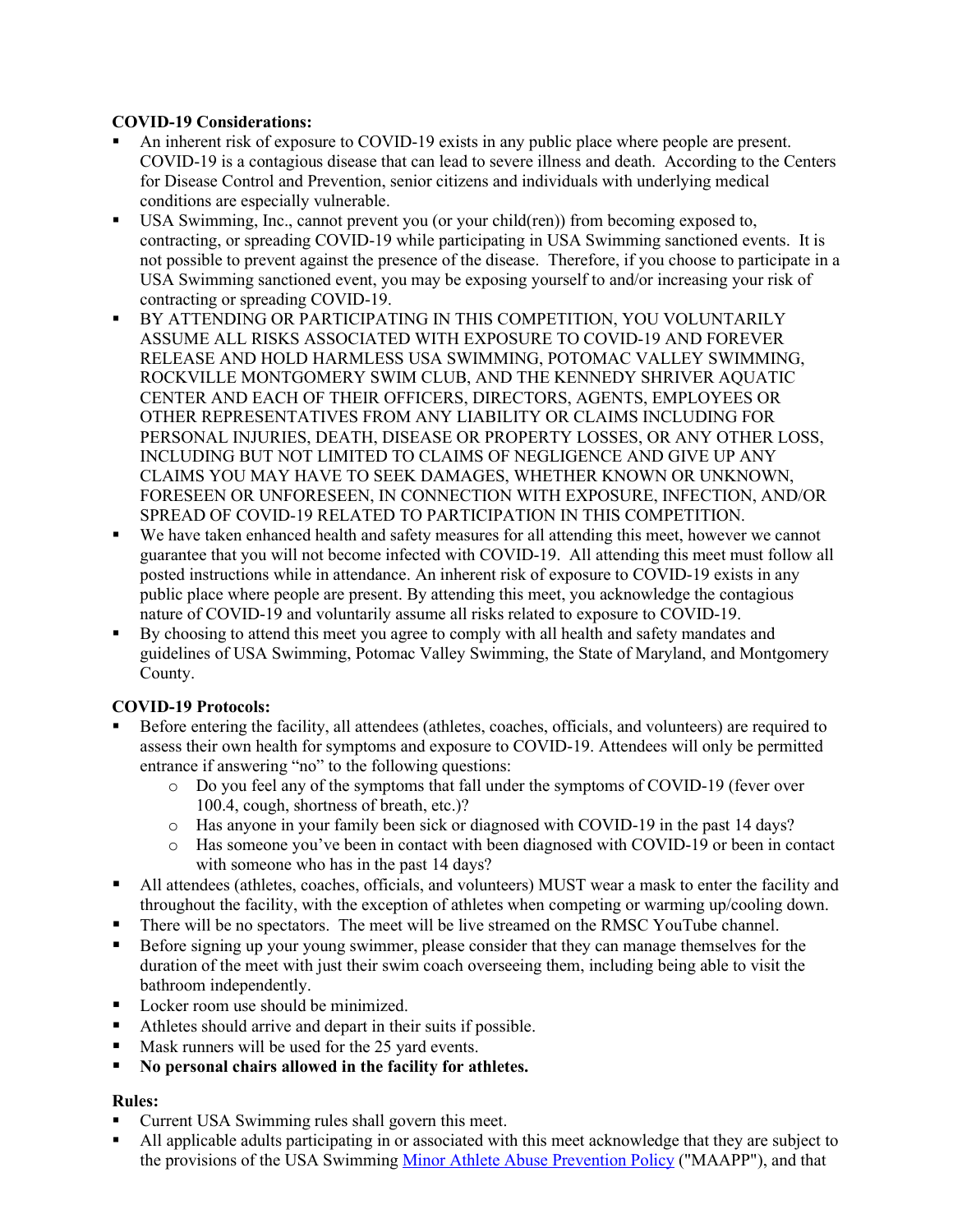they understand that compliance with the MAAPP policy is a condition of participation in the conduct of this competition.

- No on-deck USA Swimming registration is permitted.
- In compliance with *USA Swimming Rules and Regulations*, the use of audio or visual recording devices, including a cell phone is not permitted in the changing areas, rest rooms, or locker rooms. Per PVS policy, the use of equipment capable of taking pictures (e.g., cell phones, cameras, etc.) is banned from behind the starting blocks during the entire meet, including warm up, competition and cool down periods.
- Deck changes are prohibited.
- Any swimmer entered in the meet must be certified by a USA Swimming member coach as being proficient in performing a racing start or must start each race from within the water. When unaccompanied by a member-coach, it is the responsibility of the swimmer or the swimmer's legal guardian to ensure compliance with this requirement.
- Operation of a drone or any other flying devices is prohibited over the venue (pools, athlete/coach areas, spectator areas and open ceiling locker rooms) any time athletes, coaches, officials and/or spectators are present.
- Dive-over starts will not be used.
- The Meet Director and the PVS Technical Committee reserve the right to limit events, heats, swimmers or adjust the format to conform with the 4-hour provision for the 12 &U sessions in Rule 205.3.1F.

#### **Event Rules:**

- o Seed times are short course yards.
- o All events are timed finals.
- o The meet will be seeded as mixed events.
- o All swimmers will be split into a boys team and a girls team regardless of USA Swimming affiliation.
- $\circ$  A contestant may enter no more than three (3) individual events per day, and no more than six (6) individual events for the meet.

**Warm-Up Procedures:** The prescribed Potomac Valley Swimming warm-up procedures and safety policies will be followed. Continuous warm-up and warm-down will be available throughout the meet. The Meet Director may determine the structure of the warm-up, including times and lane assignments.

**Supervision:** Coaches are responsible for the conduct of their swimmers and cleaning up for their team area. No personal chairs allowed on deck for swimmers. No personal chairs allowed in the facility for spectators.

#### **Credentials: Parents not working the meet as a deck official or volunteer timer/runner are not**

**permitted on deck.** Only athletes, USA Swimming certified coaches, and deck officials will be permitted on the deck. Coaches and Officials should have proof of active USA Swimming membership with them at all times.

**Meet Programs:** Heat sheets will be available on the RMSC website the day before the meet. <http://rmscswimming.com/meet-schedule-2021-2022/2022/2/5/gender-blender-mini-meet>

**Scoring:** The meet will be scored as follows: 20, 17, 16, 15, 14, 13, 12, 11, 9, 7, 6, 5, 4, 3, 2, 1.

Awards: Awards will be given for 1<sup>st</sup> – 16<sup>th</sup> place for all 7 & Under and 8-9 year events. Gender team champions will all receive an award at the conclusion of the meet.

#### **Concessions:** None

**Entry Procedures**:

- Team entry files must be emailed to  $\frac{\text{christa.krukiel@montgomerycountymd.gov}}{\text{christa.krukiel@montgonerycountymd.gov}}$
- Email subject should be labeled "RMSC Gender Blender Mini Meet".
- Email entry must include entry report by name.
- In body of email include total number of swimmers and total number of splashes.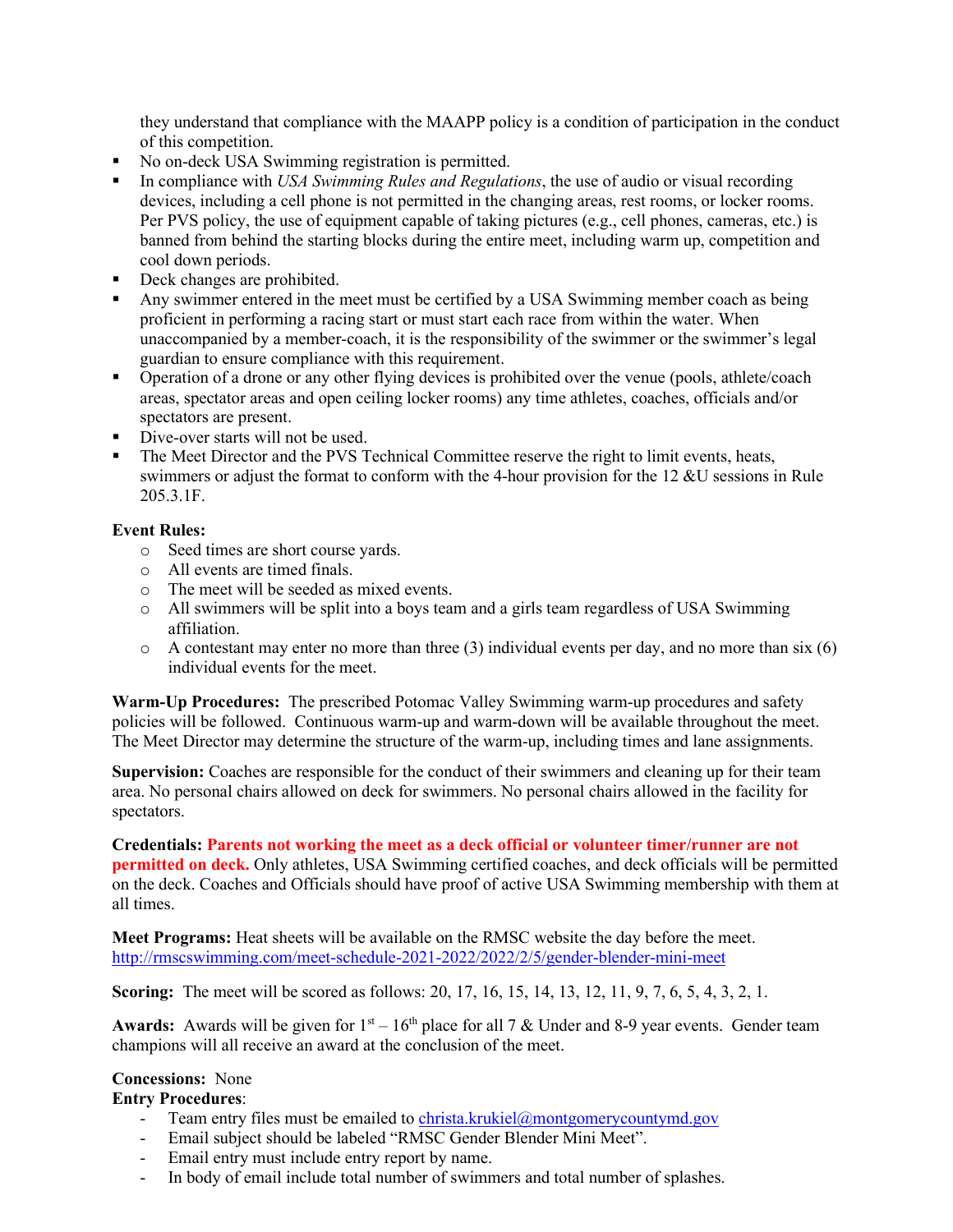- In body of email include contact information (name, phone number, e-mail) of a club.
- Entries directly from individual team members will not be accepted.
- Entries by phone, mail or fax will not be accepted.
- The Meet Director will acknowledge receipt by return e-mail within 24 hours. If acknowledgement is not received within 24 hours, please contact the Meet Director again.
- Any club that enters an unregistered or improperly registered athlete, falsifies an entry in any way, or permits an unregistered coach to represent them, will be fined the sum of \$100 by PVS and no further entries will be accepted from the club until the said fine is paid.

#### **Entry Information:**

- No late or deck entries will be accepted.
- Entry Fees: \$8.00 per individual event.
- **Entry Deadline: Tuesday, January 25, 2022 at 8:00 PM**
- Entry fee check payable to **ActiveMontgomery**
- Each club is requested to remit one check (no cash) to cover the entry fees of the entire team.
- Payment for entries from unattached swimmers not affiliated with a team must be received prior to the start of the meet. Payment may be made by cash or check.
- Entry fees are due with the meet entry. Unpaid fees will be reported to the PVS Administrative Office at the conclusion of the meet.
- Send payment to: Christa Krukiel
	- Germantown Indoor Swim Center 18000 Central Park Circle Boyds, MD 20841

#### **Swim Center Rules and Conduct:**

At the request of [Montgomery County Recreation,](http://www.montgomerycountymd.gov/rectmpl.asp?url=/content/rec/aqua.asp) swimmers are not to leave the pool deck without appropriate attire. Coaches will be responsible for the conduct of their athletes while in the facility and surrounding grounds. Failure to follow these rules or any inappropriate behavior will result in the athlete being barred from further competition in the meet. Parents will be responsible for the conduct of any minor children that accompany them.

- No glass containers are permitted within the facility.
- Swimmers must be in direct contact with their supervising coach before they will be allowed to enter the pool for warm-up.
- No camera cell phones are permitted in the locker rooms.